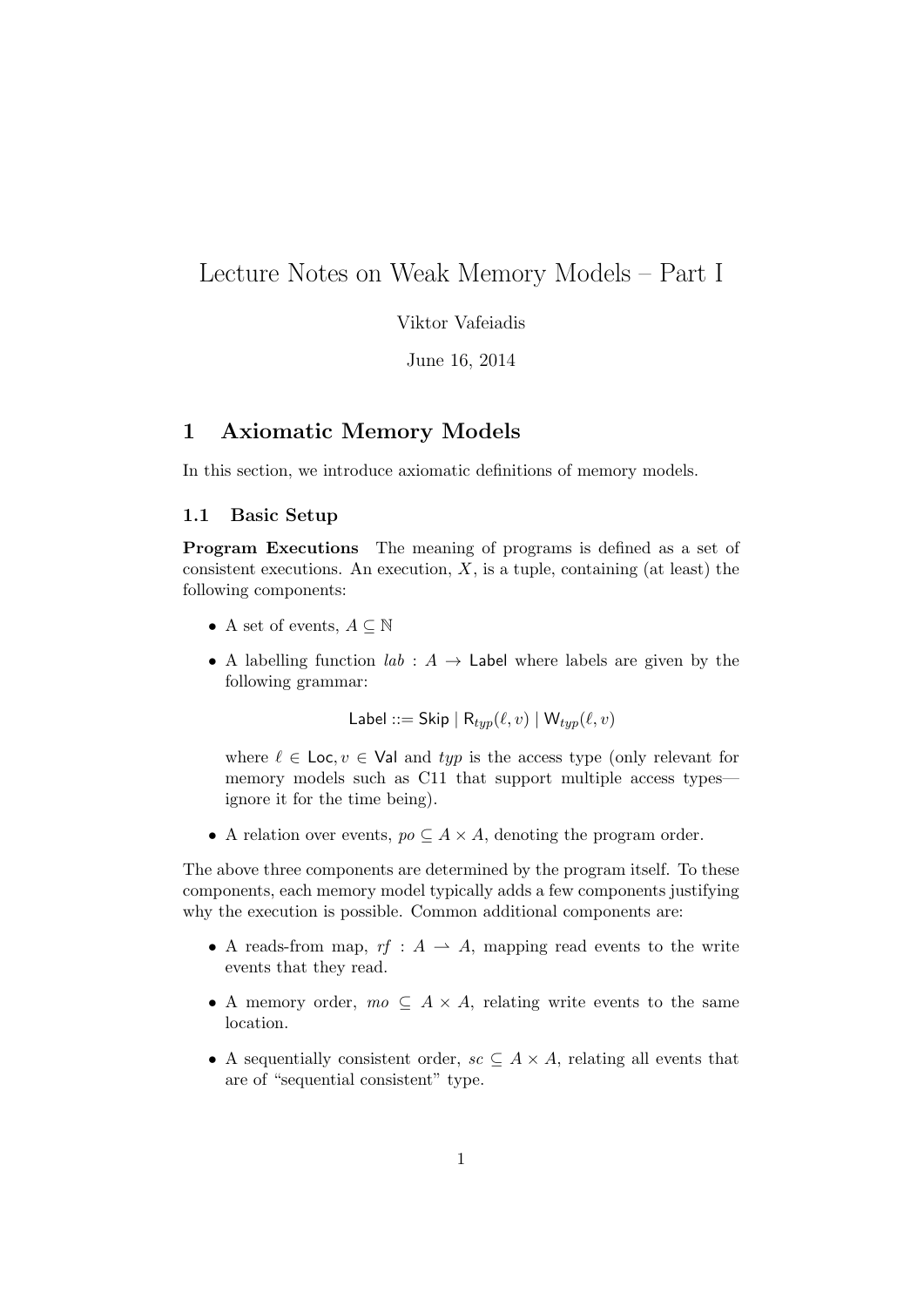Mapping programs to executions We define a denotation function that maps program expressions to a set of executions with the corresponding return values:

$$
\llbracket . \rrbracket : \mathsf{Command} \rightarrow \mathcal{P}(\mathsf{Val} \times \mathsf{Execution})
$$

This is defined inductively over the syntax of program expressions:

$$
[v] \stackrel{\text{def}}{=} \{v, (\{a\}, \{a \mapsto \text{Skip}\}, \emptyset) \mid a \in \mathbb{N}\}
$$

$$
[x.\text{load}(typ)] \stackrel{\text{def}}{=} \{v, (\{a\}, \{a \mapsto \text{R}_{typ}(x, v)\}, \emptyset) \mid a \in \mathbb{N} \land v \in \text{Val}\}
$$

$$
[x.\text{store}(v, typ)] \stackrel{\text{def}}{=} \{v, (\{a\}, \{a \mapsto \text{W}_{typ}(x, v)\}, \emptyset) \mid a \in \mathbb{N}\}
$$

$$
[e; e'] \stackrel{\text{def}}{=} \{v', (A \uplus A', lab \cup lab', po \cup po' \cup (A \times A')) \mid (v, (A, lab, po)) \in [e] \land (v', (A', lab', po')) \in [e']\}
$$

$$
[let \ t = e \text{ in } e'] \stackrel{\text{def}}{=} \{v', (A \uplus A', lab \cup lab', po \cup po' \cup (A \times A')) \mid (v, (A, lab, po)) \in [e] \land (v', (A', lab', po')) \in [e'[v/x]]\}
$$

$$
[e \parallel e'] \stackrel{\text{def}}{=} \{v, (A \uplus A', lab \cup lab', po \cup po') \mid (v, (A, lab, po)) \in [e] \land (., (A', lab', po')) \in [e']\}
$$

$$
[e \oplus e'] \stackrel{\text{def}}{=} [e] \cup [e']
$$

(For simplicity, we do not consider looping constructs because these could generate infinite executions.)

Note that the semantics of loads generates an arbitrary value that is being read.

Example As a simple example, consider the program:

| $x.\text{store}(0);$ |  |           |
|----------------------|--|-----------|
| $x.\text{store}(1);$ |  | x.load(); |
| $x.\text{store}(2)$  |  | x.load()  |

Its executions are of the form:



for every possible  $m, n \in$  Val. Obviously not every such execution is a valid run of the program. It is the memory model that will constrain the set of 'valid' executions by providing a number of constraints (axioms).

Consistency axioms A memory model M defines a number of additional components that are added to executions together with a collection of conditions (axioms) which should be satisfied. An execution satisfying all the memory axioms of the model is said to be consistent.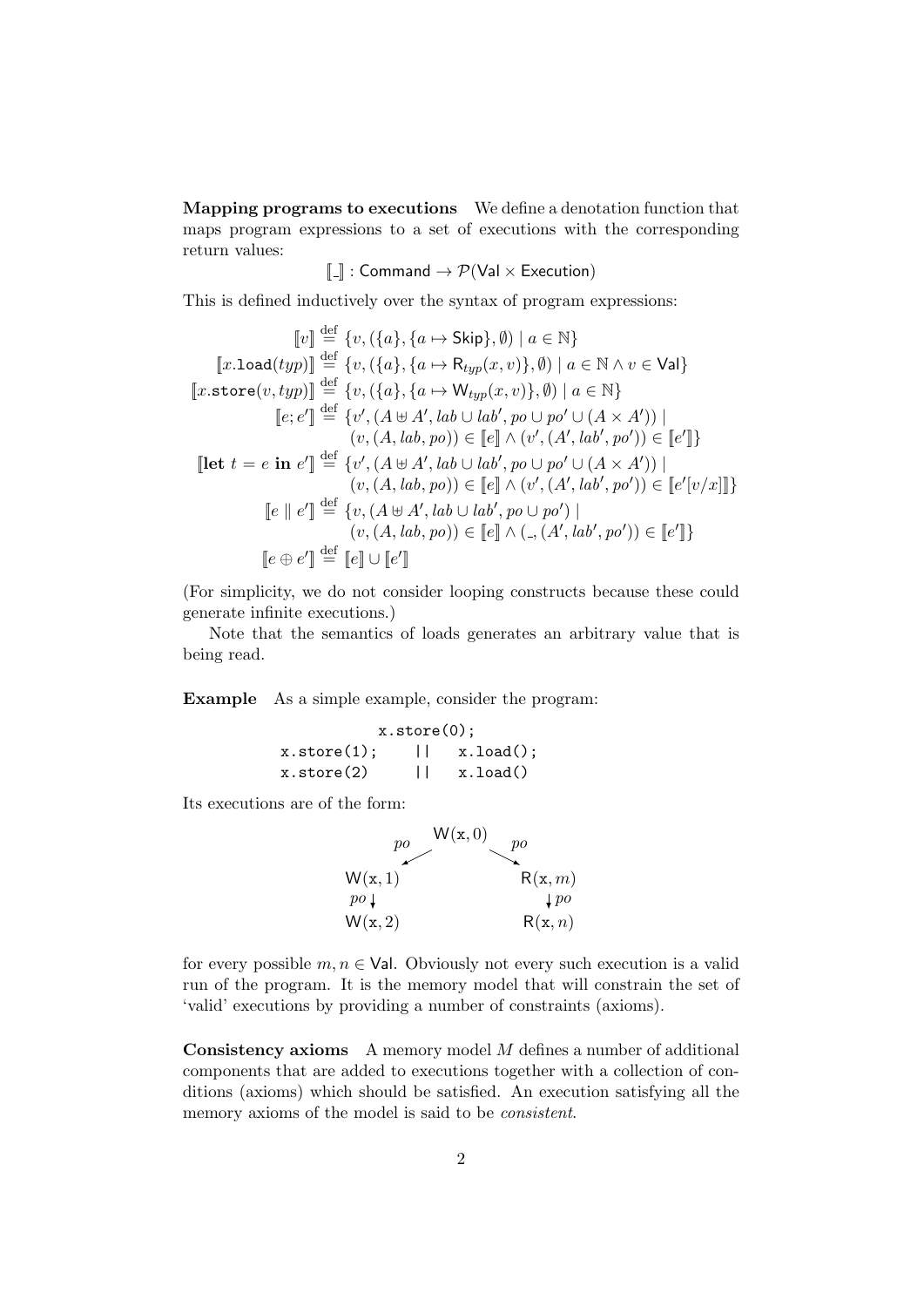### <span id="page-2-0"></span>1.2 The reads-from map

A standard component that all memory models add to execution is the reads-from map,  $rf : A \rightarrow A$ , mapping read events to the write events that they read.

We require that  $rf$  satisfies the following two standard axioms:

ConsistentRF The reads-from map relates reads and writes with the same locations and values.

$$
\forall a, b. \text{ } rf(a) = b \implies \exists \ell, v. \text{ } \text{isread}_{\ell, v}(a) \land \text{iswrite}_{\ell, v}(b)
$$

ConsistentRFdom The reads-from map is defined for all reads.

$$
\forall a. \ \text{isread}(a) \implies \exists b. \ \text{rf}(a) = b
$$

(This axiom is simplified. In reality, one requires a rf edge to exist only for reads that are known to happen after the relevant location has been initialized. Here, we assume that the executions start by initialisation writes to each location used in the execution.)

Using these axioms, we can immediately rule out some of the strange executions from our earlier example program. As we have to match each read to a write (because of ConsistentRFdom), and since the locations and values of matched read-writes have to agree (from ConsistentRF), we can only get the executions where  $m, n \in \{0, 1, 2\}.$ 

We do, however, still have too many executions. For instance, the thread on the right could first read 2 and then 1, as depicted below.



(Note that although rf is a function from reads to writes, when depicting it as a relation, we point the arrow from the write to the read, because the write is logically before the read in time.)

Such executions will be ruled out by our next model.

#### <span id="page-2-1"></span>1.3 Coherence

Coherence adds another component to the executions, the memory order,  $mo \subseteq A \times A$ , relating write events to the same location.

We say that an execution is consistent with respect the coherence memory model if it satisfies the following axioms: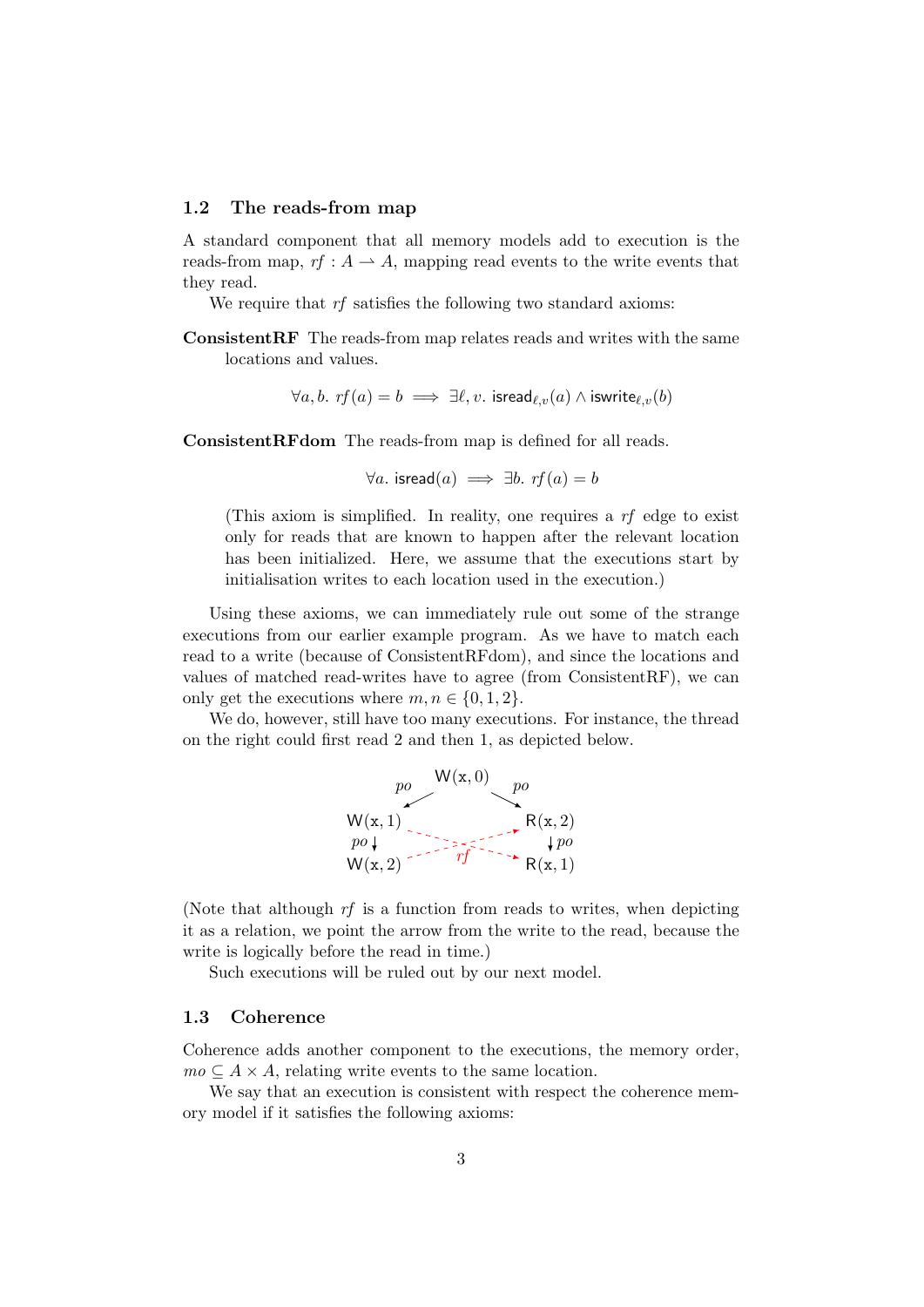ConsistentRF & ConsistentRFdom as before.

ConsistentMOord mo is an irreflexive partial order, i.e.,

 $(\nexists a. \, mo(a, a)) \land (\forall a, b, c. \, mo(a, b) \land mo(b, c) \implies mo(a, c)$ 

ConsistentMOdom The memory order relates only writes to the same location:

 $\forall a, b. \, mo(a, b) \implies \exists l. \, iswrite_{\ell}(a) \land iswrite_{\ell}(b)$ 

ConsistentMOtotal The memory order is total on writes to the same location:

 $\forall \ell, a, b$ .iswrite $\ell(a) \land$  iswrite $\ell(b) \implies \textit{mo}(a, b) \lor \textit{mo}(b, a) \lor a = b$ 

CoherenceWW The memory order cannot contradict the program order:

 $a: W(\mathbf{x}, 1)$  $b: W(x, 2)$ mo (b, a)  $\uparrow$  po  $\uparrow$   $\uparrow$  a, b. po(a, b)  $\land$  mo(b, a)

CoherenceRW1 We cannot read from the future:

$$
a: R(x, 1)
$$
  
\n
$$
rf \qquad \nexists a, b. \ p o(a, b) \land rf(a) = b
$$
  
\n
$$
b: W(x, 1)
$$

CoherenceRW2 We cannot read from the very future:

$$
a: \mathsf{R}(x,2) \longrightarrow_{\mathfrak{p}o} \mathfrak{f} \qquad \qquad \sharp a,b,c.\ p o(a,b) \land m o(b,c) \land r f(a) = c
$$
  

$$
b: \mathsf{W}(x,1) \longrightarrow_{\mathfrak{m}o} c: \mathsf{W}(x,2)
$$

CoherenceWR We cannot read from an overwritten write:

$$
a: \mathsf{W}(\mathbf{x}, 1) \xrightarrow{mo} b: \mathsf{W}(\mathbf{x}, 2) \qquad \downarrow po \qquad \nexists a, b, c. \quad \text{mo}(a, b) \land \text{po}(b, c) \land \text{rf}(c) = a
$$

CoherenceRR Reads from the same location cannot see the write in conflicting order:

$$
b: \mathsf{W}(\mathbf{x}, 2) \xrightarrow{rf} c: \mathsf{R}(\mathbf{x}, 2) \qquad \nexists a, b, c, d. \quad \text{mo}(a, b) \land \text{po}(c, d)
$$
\n
$$
a: \mathsf{W}(\mathbf{x}, 1) \xrightarrow{rf} d: \mathsf{R}(\mathbf{x}, 1) \qquad \qquad \land \text{rf}(c) = b \land \text{rf}(d) = a
$$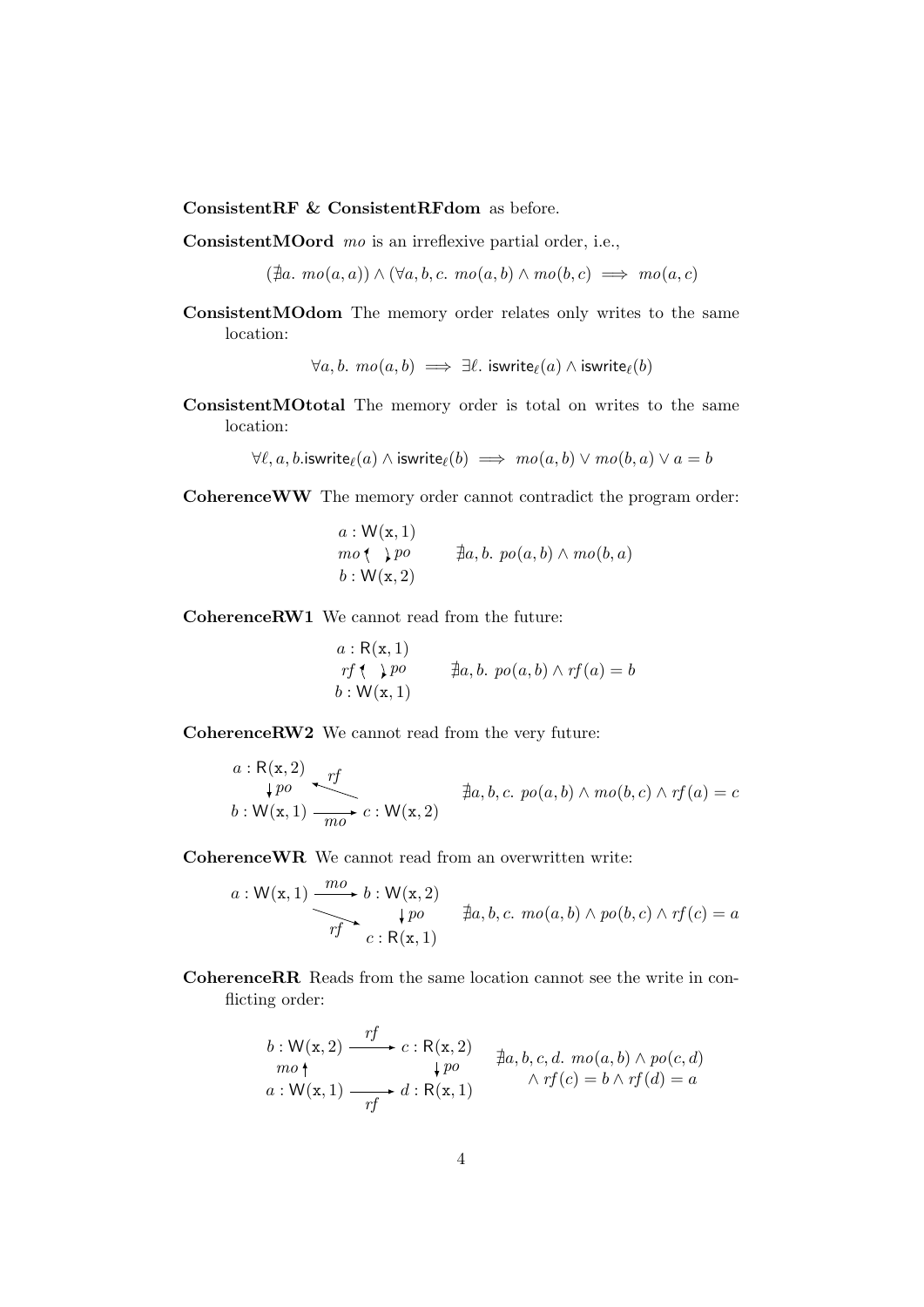An alternative presentation of the CoherenceWW axiom Instead of the (CoherenceWW) axiom, which says that the memory order,  $mo$ , cannot contradict the program order, po, we could instead require mo to include po restricted to writes to the same location. That is,

$$
\forall \ell, a, b. po(a, b) \land \mathsf{iswrite}_{\ell}(a) \land \mathsf{iswrite}_{\ell}(b) \implies \mathit{mo}(a, b)
$$

This presentation is equivalent because the program order is total over writes to the same location and the program order is irreflexive.

A more concise presentation of the coherence axioms While the coherence axioms rule out executions that one would naturally want to rule out, there are too many of them. We can come up with a much more concise axiomatisation by noticing that the CoherenceWW/RW1/RW2 axioms rule out certain cycles in  $po\cup mo\cup rf$ . In contrast, CoherenceWR/RR axioms do not directly rule out any cycles, but rather disallow reading from overwritten values.

Next, we introduce the auxiliary *from-read* (or *conflict*) relation, defined as follows:

$$
fr(a, b) \stackrel{\text{def}}{=} \exists c. \text{ } rf(a) = c \land \text{mo}(c, b)
$$

We say that  $a$  and  $b$  are in conflict whenever  $a$  reads from an mo-earlier write than  $b$ .

Now, if we draw the draw the fr-edges for the diagrams CoherenceWR/RR diagrams, we notice that there is a cycle in  $po \cup fr \cup rf$ .

$$
a: \mathsf{W}(\mathbf{x}, 1) \xrightarrow{mo} b: \mathsf{W}(\mathbf{x}, 2) \quad b: \mathsf{W}(\mathbf{x}, 2) \xrightarrow{rf} c: \mathsf{R}(\mathbf{x}, 2) \xrightarrow{rf} c: \mathsf{R}(\mathbf{x}, 2) \xrightarrow{rf} f \rightarrow c: \mathsf{R}(\mathbf{x}, 2) \xrightarrow{rf} d: \mathsf{R}(\mathbf{x}, 1)
$$

The alternative presentation of the coherence axioms relies on this observation and requires instead of the previous five coherence axioms the following one:

$$
\forall \ell \in \text{Loc. acyclic}(po|_{\ell} \cup \{(a, b) \mid rf(b) = a\} \cup mo \cup \text{fr})
$$

where  $X|_{\ell} \stackrel{\text{def}}{=} \{(a, b) | X(a, b) \wedge \text{loc}(a) = \text{loc}(b) = \ell\}$  and acyclic $(X) \stackrel{\text{def}}{=}$  $\nexists a. X^+(a, a).$ 

It is clear from the pictures that this new axiom implies the five previous coherence axioms (CoherenceWW/RW1/RW2/WR/RR). One can also show that it is actually equivalent to them.

Exercise 1. Show that the previous set of coherence axioms (WW, RW1, RW2, WR, RR) imply the new acyclicity axiom.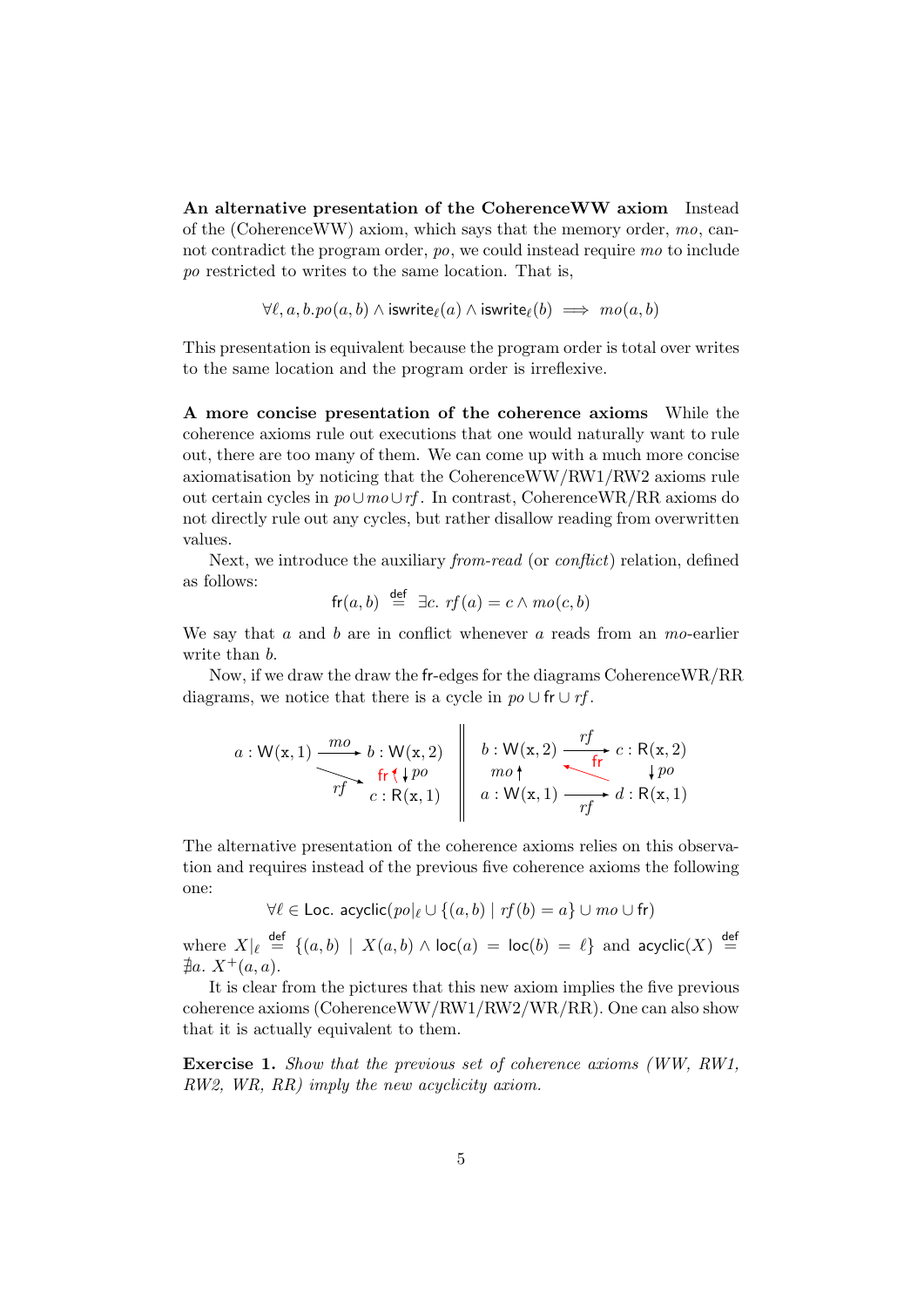Dependency cycle example Coherence rules out the weird behaviours of our earlier example (e.g., the one that was depicted in §[1.2](#page-2-0) is ruled out by CoherenceRR), but it does still allow some strange behaviours, as illustrated by the execution below:

$$
x = y = 0;
$$
  
if (x.load() == 1) || if (y.load() == 1)  
y.store(1) || x.load()

This program has two consistent executions, (1) one where the loads read the initial value 0 and hence the stores are not taken, and  $(2)$  another where the loads read the value 1 and therefore the stores happen and produce the ones justifying the loads. This latter execution is depicted below.

$$
[x = y = 0]
$$
  
\nR(x, 1)  
\n
$$
\uparrow
$$
  
\nW(y, 1)  
\n
$$
F(y, 1)
$$
  
\n
$$
\uparrow
$$
  
\nR(y, 1)  
\nAllowed by coherence.  
\nW(x, 1)

Note that there is a cycle in  $po \cup rf$  in this example, but this cycle is not forbidden by the coherence axioms because it involves two different locations.

#### 1.4 Release-acquire

Release-acquire consistency is a stronger model than coherence that restricts behaviours such as the one above.

In this model, we use the same executions and axioms as in coherence, and introduce the following two auxiliary definitions:

$$
\mathsf{sw}(a,b) \stackrel{\mathsf{def}}{=} \mathit{rf}(b) = a \land \mathsf{isrelease}(a) \land \mathsf{isacquire}(b)
$$
\n
$$
\mathsf{hb} \stackrel{\mathsf{def}}{=} (\mathit{po} \cup \mathsf{sw})^+
$$

First, we say that two events synchronize if and only if the first is a release write, and the second is an acquire read that reads from the release write. (In the basic release-acquire model, all reads are 'acquire' reads, and all writes are 'release' writes. In more advanced versions of the model, there are also memory accesses that are neither releases nor acquires.)

Second, we say that an event  $\alpha$  happens before an event  $\alpha$ , denoted as  $h\mathbf{b}(a, b)$ , if there is a path of program order  $(po)$  and synchronisation-with edges (sw) from  $a$  to  $b$ .

Then, we adapt the coherence axioms to use the happens before order, hb, instead of the program order, po. This gives us the following axioms:

ConsistentRF & ConsistentRFdom as before.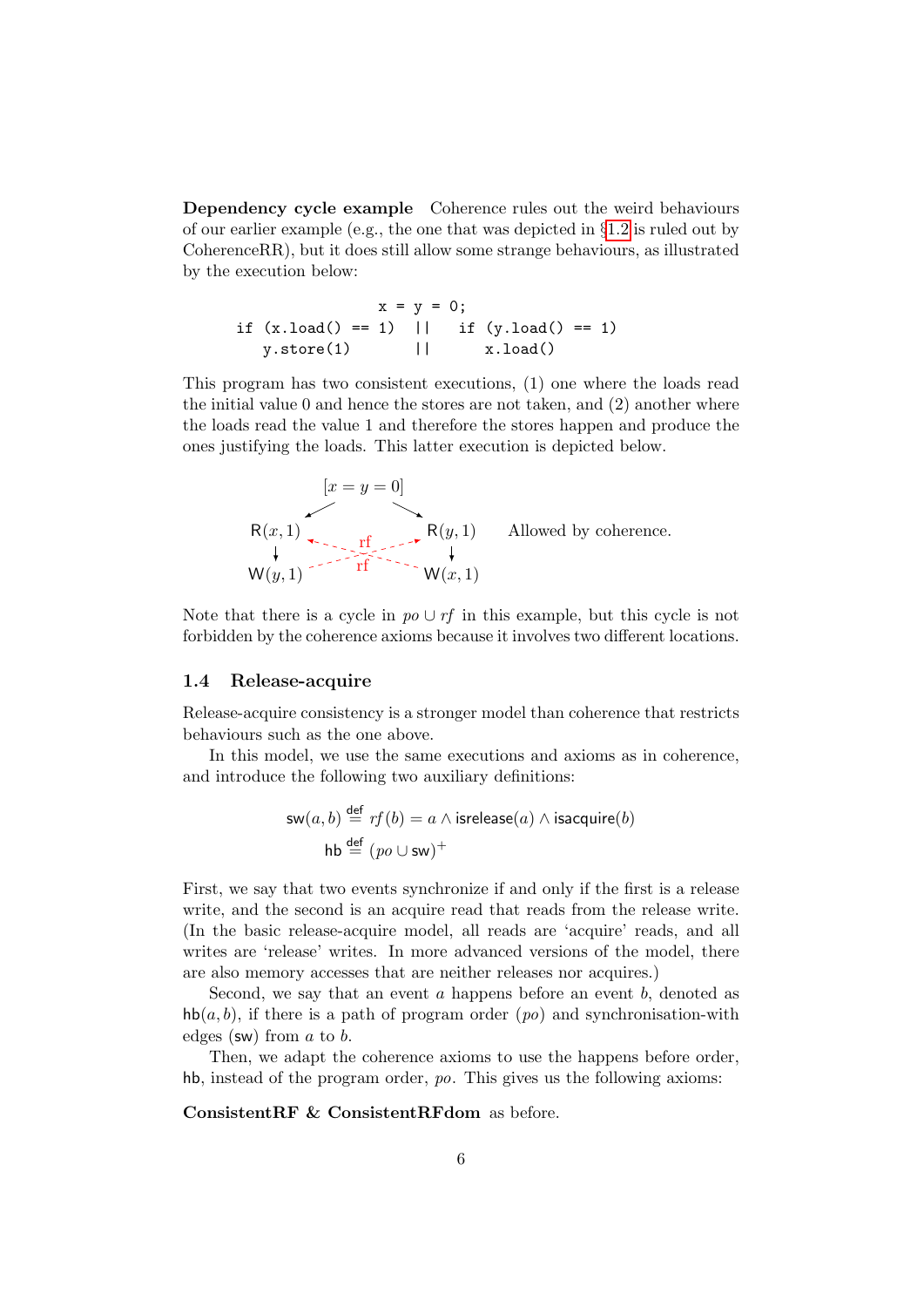#### ConsistentMOord, ConsistentMOdom, ConsistentMOtotal as before.

Coherence The per-location coherence axiom (here, presented in its concise formulation):

$$
\mathsf{acyclic}(\mathsf{hb}|_{\ell} \cup rf \cup \mathit{mo} \cup \mathsf{fr})
$$

Note that the strengthened coherence axiom rules out more executions than the original axiom with just  $p\circ\left|e\right|$ . For instance, the execution with the dependency cycle depicted at the end of Section [1.3](#page-2-1) is disallowed because the rf -edges induce sw synchronization edges, leading to hb-cycle.

Message passing example Release-acquire is fairly easy for programming because it allows the following common sychronization pattern known as message passing (MP). The program is the following:

> $x = y = 0;$  $x.\text{store}(1);$  || if  $(y.\text{load}() == 1)$ <br> $y.\text{store}(1)$  ||  $x.\text{load}()$ y.store(1) || x.load()

There are two threads, a producer and a consumer. The producer writes to x and then sends a signal that it has finished by writing to  $y$ . The consumer sees the signal and then proceeds to access  $x$ . With release-acquire, we can know that the read of  $x$  (if it happens) returns the value written by the producer and not the original value.

$$
[x = y = 0]
$$
  
Because of coherence,  
 $a: W(x, 1)$   
 $bf$ ,  $sw$   
 $b: W(y, 1)$   
 $c: R(y, 1)$   
 $d: R(x, ?)$   
Therefore, ? = 1.

Store buffering example It is worth pointing out that release-acquire is weaker than sequential consistency (i.e., the usual interleaving semantics), as illustrated by the store buffering (SB) example below. The program is the following:

> $x = y = 0;$ x.store(1); || y.store(1);  $y.load()$  ||  $x.load()$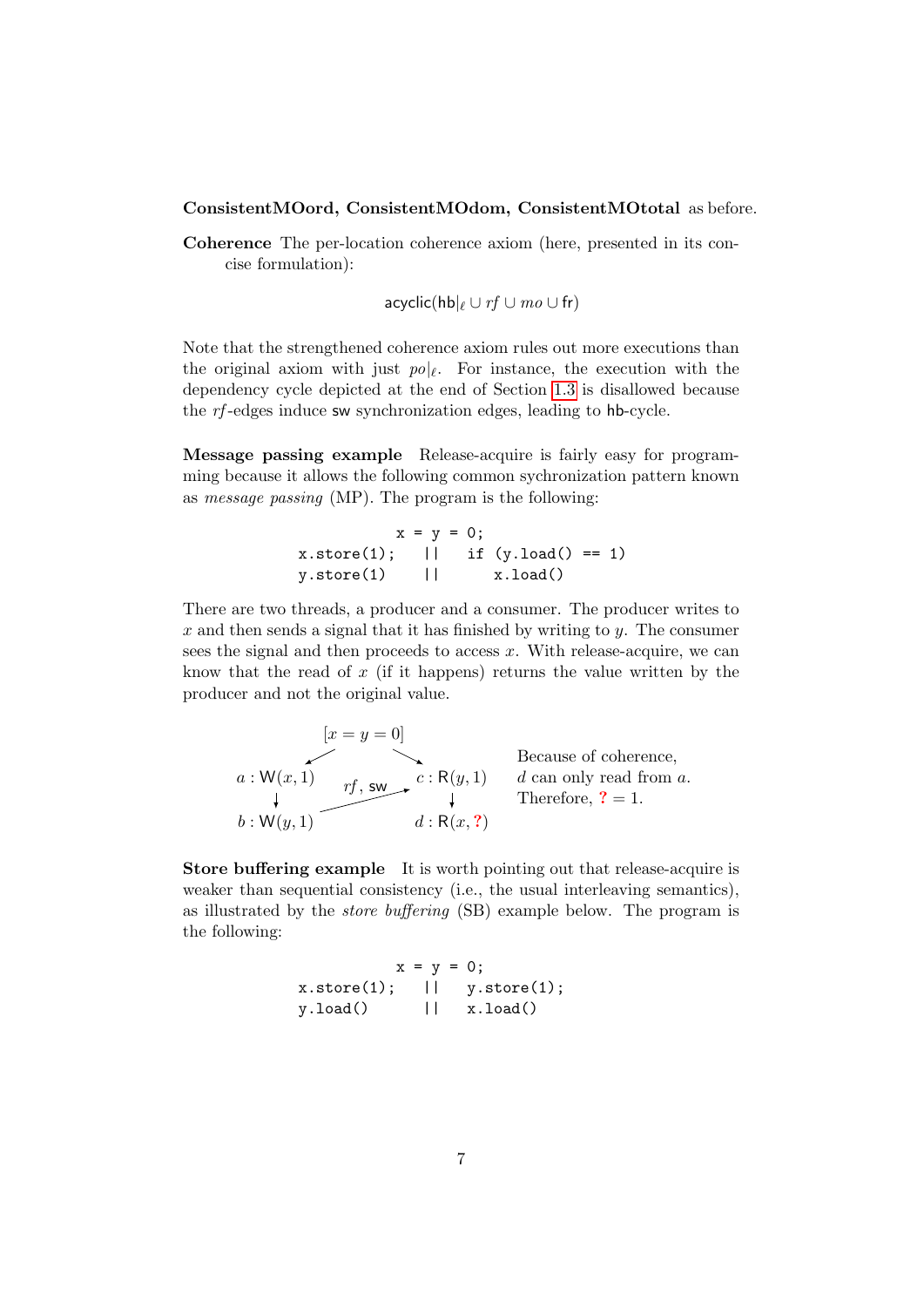Under release-acquire, it is possible for both loads to return 0, as shown in the following execution:

$$
[x = y = 0]
$$
  
\n
$$
W(x, 1)
$$
  
\n
$$
W(y, 1)
$$
  
\n
$$
W(y, 1)
$$
  
\n
$$
W(x, 0)
$$
  
\n
$$
W(y, 1)
$$
  
\n
$$
W(y, 1)
$$
  
\n
$$
W(x, 0)
$$
  
\n
$$
W(x, 0)
$$
  
\n
$$
W(x, 0)
$$
  
\n
$$
W(x, 0)
$$
  
\n
$$
W(x, 0)
$$

This relaxed behaviour, however, cannot occur under any interleaving of the two threads. The reason is that in any interleaving, one of the threads has to start before the other, and therefore its write will happen before the corresponding read of the other thread.

IRIW example Release-acquire also allows two threads to observe independent writes happen in different orders, as illustrated by the following independent-reads independent-writes (IRIW) example. The program is:

$$
x = y = 0;
$$
  
x.store(1) || x.load()==1 || y.load()==1 || y.store(1)  
|| y.load()==0 || x.load()==0 ||

Note that this program is essentially the store buffering example, where we have pushed the stores to separate threads and introduced a rf edge to connect them. The following execution is possible under release-acquire:

$$
[x = y = 0]
$$
\n
$$
W(x, 1) \xrightarrow{rf} R(x, 1) \xleftarrow{f} R(y, 0) \xrightarrow{rf} W(y, 1) \xrightarrow{rf} W(y, 1)
$$
\n
$$
R(y, 0) \xrightarrow{R(x, 0)}
$$

## 1.5 Sequential consistency (SC)

Sequential consistency is the strongest model expressible in this framework and insists that there is a total ordering on all events of an execution, which corresponds to the interleaving of threads.

Formally, in sequential consistency, we add two components to the executions:

- The reads-from map,  $rf : A \rightarrow A$ , mapping read events to the write events that they read.
- The sequentially consistent order,  $sc \subseteq A \times A$ .

We have the following axioms: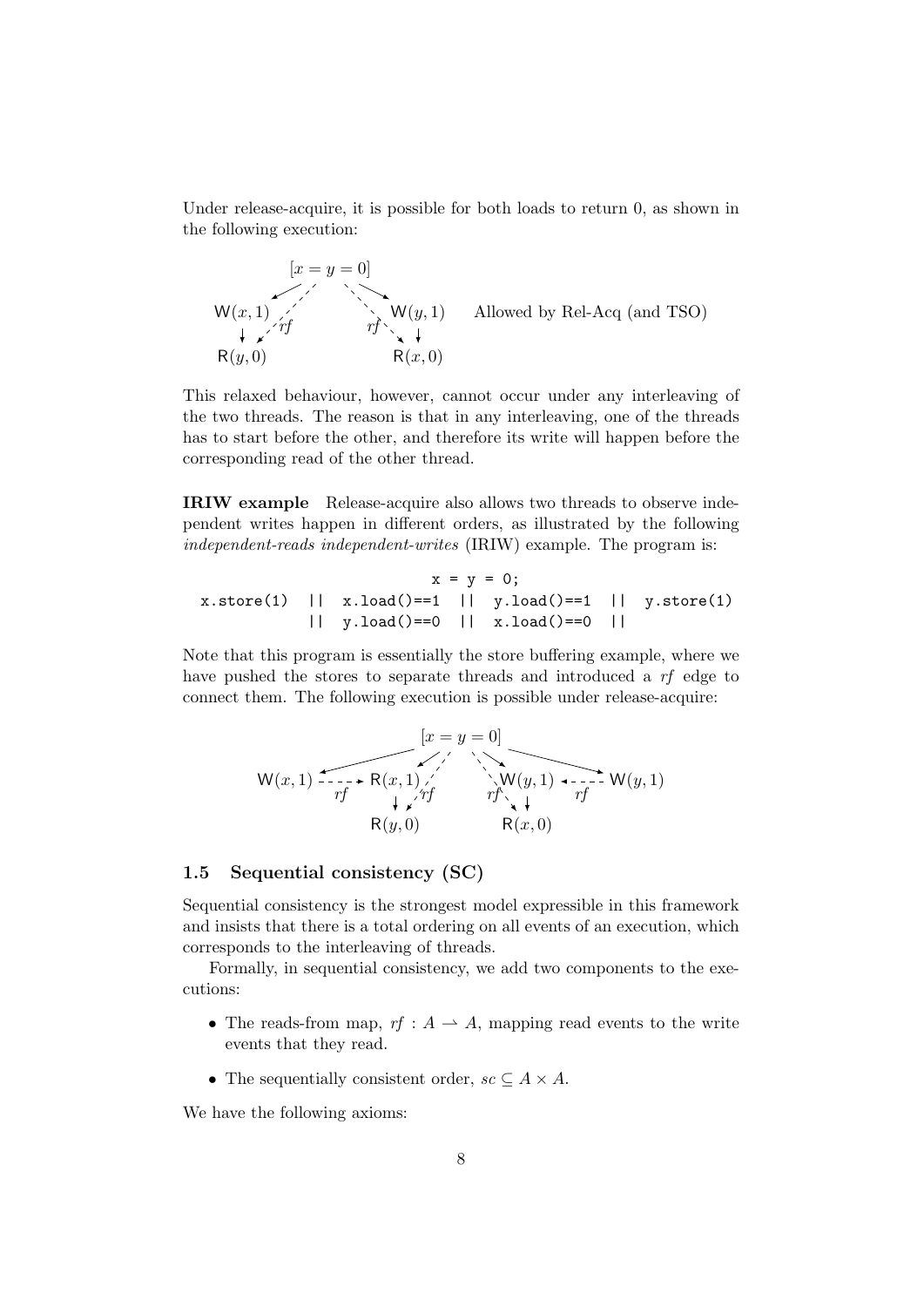ConsistentRF, ConsistentRFdom as before.

ConsistentSC The sc relation is an irreflexive total order on A.

ConsistentSCpo sc contains the program order, po:

 $\forall a, b. \; po(a, b) \implies sc(a, b)$ 

ReadSC Reads read from the immediately preceding write to same location in the global sc order.

$$
\forall a, b. \text{ rf}(a) = b \implies sc(b, a) \land (\nexists c. \text{ sc}(b, c) \land sc(c, a) \land \text{iswrite}_{\text{loc}(a)}(c))
$$

Note that these axioms rule out the relaxed behaviours for both the SB and the IRIW examples. In this model, we do not need the memory order and the coherence axioms.

Exercise 2. Show that coherence is strictly weaker than sequential consistency. That is: (1) give an execution that is consistent under Coherence, but not under SC; and (2) prove that every consistent execution under SC is also consistent under Coherence.

Hint: For the second part, show that Consistent<sub>SC</sub>(A, lab, po, rf, sc) implies Consistent ${}_{\text{Coherence}}(A, lab, po, rf, \bigcup_{\ell} \{(a, b) \in sc \mid \text{iswrite}_{\ell}(a) \land \text{iswrite}_{\ell}(b)\}).$ 

### 1.6 Total store order (TSO)

The axiomatisation of TSO is similar to coherence, in that we have the rf map and the memory order mo, but here the memory order can relate more events that just writes to the same location.

We say that an execution is consistent with respect to the TSO memory model, Consistent<sub>TSO</sub> $(A, lab, po, rf, mo)$ , if it satisfies the following axioms:

ConsistentRF, ConsistentRFdom as before.

**OrderMO** mo is an irreflexive partial order (i.e., irreflexive  $\&$  transitive)

TotalMO *mo* is a total order on writes to the same location.

 $\forall \ell, a, b$ . iswrite $\ell(a) \land$  iswrite $\ell(b) \implies m o(a, b) \lor m o(b, a) \lor a = b$ 

**OrderWW** Writes in program order are also ordered by mo

 $\forall a, b. \ p o(a, b) \land \text{iswrite}(a) \land \text{iswrite}(b) \implies \text{mo}(a, b)$ 

OrderRx Every event after a read in program order is also after it in memory order:

$$
\forall a,b.\ po(a,b) \land \mathsf{isread}(a) \implies \mathit{mo}(a,b)
$$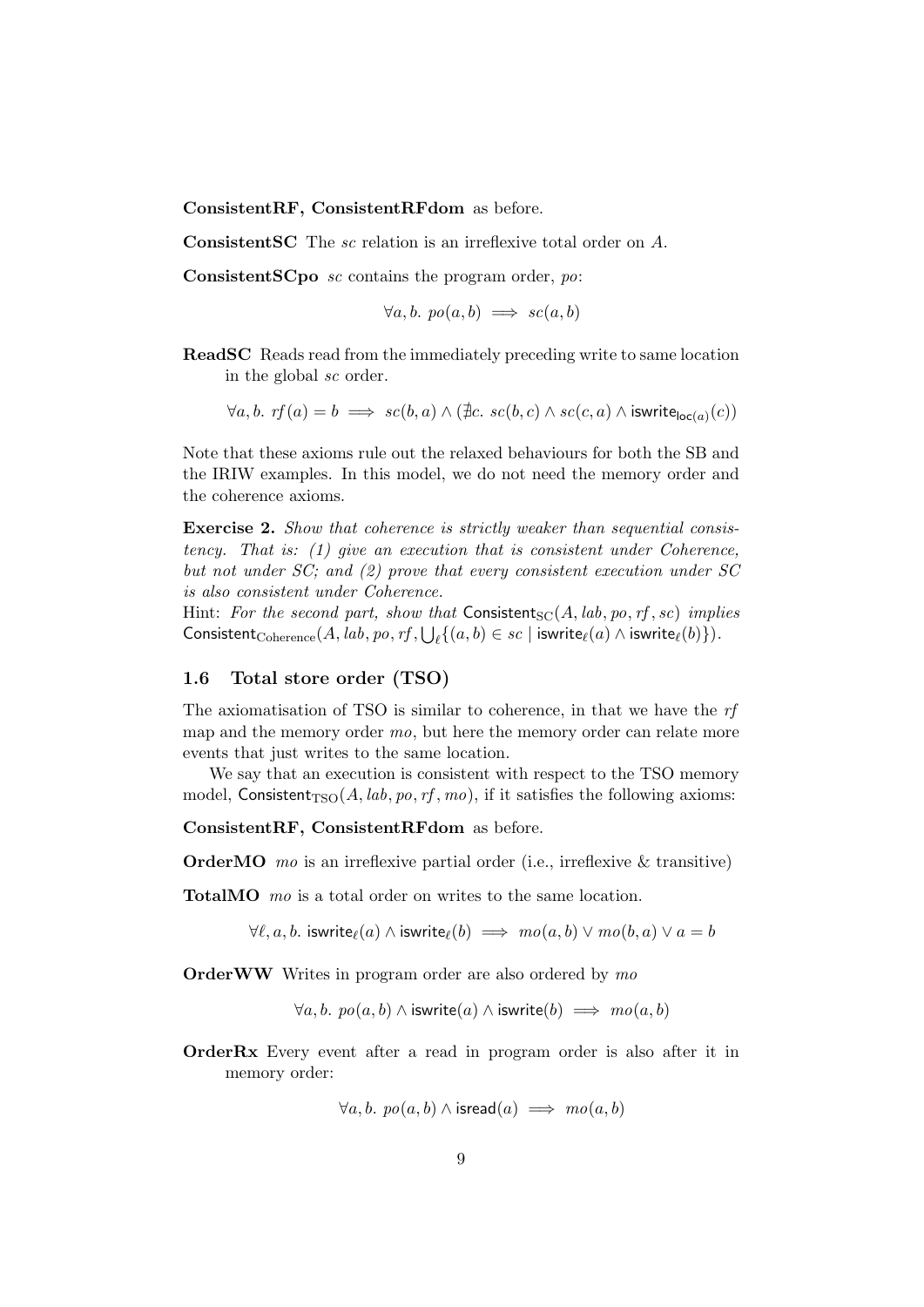**ReadTSO** Reads read from a  $po \cup mo$  maximal write preceding them.

 $\forall a, b. \text{ rf}(a) = b \implies \text{mopo}(b, a) \land \nexists c. \text{ iswrite}_{\text{loc}(a)}(c) \land \text{mopo}(c, a) \land \text{mo}(b, c)$ 

where **mopo**  $\stackrel{\text{def}}{=} mo \cup po$ .

# 2 The C11 memory model

The C11 memory model was introduced by the 2011 revisions of the C and C++ standards, and was formalized by [\[Batty et al., 2011\]](#page-13-0).

It is a more complex model than the ones that we have seen so far because it provides several kinds of memory accesses:

- non-atomic,
- relaxed atomic,
- acquire atomic reads,
- release atomic writes, and
- sequentially consistent (SC) atomic

each providing different consistency guarantees. On the one end of the spectrum, races on non-atomic accesses result in completely undefined behaviour (they are treated as programming errors); on the other end, SC-atomic accesses are globally synchronized. The guarantees provided by relaxed, acquire, and release accesses lie somewhere in between: different threads can observe them happening in different orders.

More concretely, relaxed atomic accesses ensure coherence, release writes and acquire reads follow the release-acquire memory model, while SC atomics ensure sequential consistency.

The reason for having all these kinds of accesses is that they map differently to the various common architectures, and have very different implementation costs. Non-atomic and relaxed atomic accesses are generally rather cheap as they correspond to plain machine loads and stores, and may be reordered by the compiler and/or by an out-of-order execution unit. At the other end of the spectrum, SC accesses are very expensive because their implementation involves a full memory barrier (mfence on x86, sync on Power).

The cost of acquire and release accesses depends a lot on the architecture. On x86, they are compiled down to plain reads and writes and are therefore cheap. On PowerPC and ARM, the cost is somewhat higher as they induce a memory barrier, but of a weaker kind than full memory barriers (lwsync or isync).

The model also provides some more advanced features: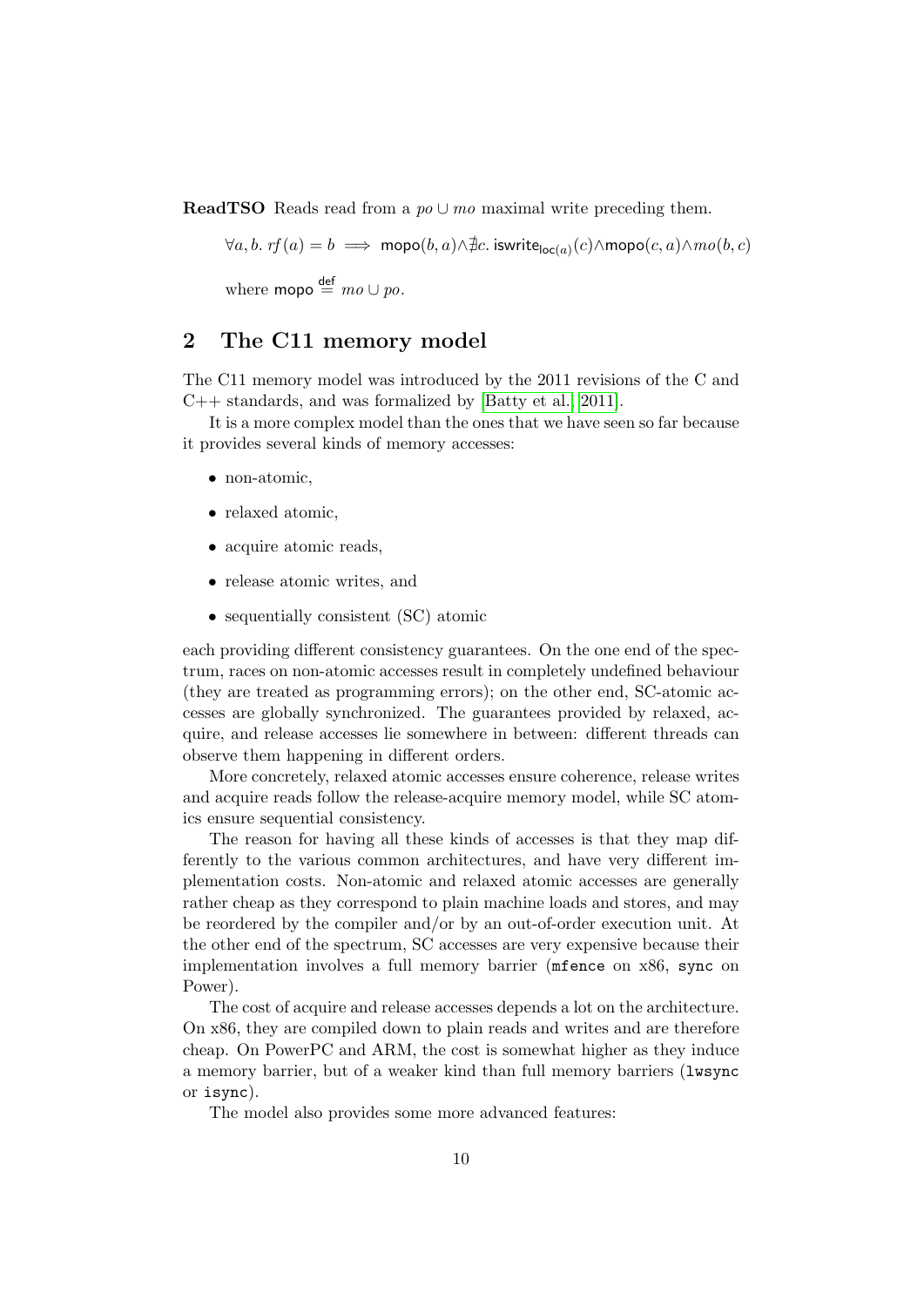- read-modify-write instructions (such as CAS);
- acquire, release, and SC fences; and
- 'consume' atomic reads.

that we will not cover here.

In presenting the C11 memory model, we will also simplify some of its axioms. C11 executions are tuples of the form  $(A, lab, po, rf, mo, sc)$  containing all the components we have seen before, namely:

- The set of events,  $A \subseteq \mathbb{N}$
- The labelling function,  $lab: A \rightarrow$  Label, with labels given by the following grammar:

Label ::= Skip | 
$$
R_{typ}(\ell, v)
$$
 |  $W_{typ}(\ell, v)$ 

where  $\ell \in \text{Loc}, v \in \text{Val}$  and  $typ \in \{\text{na}, \text{rlx}, \text{acq}, \text{rel}, \text{sc}\}.$ 

- The program order,  $po \subseteq A \times A$ . (This is called *sequenced before* in C11 terminology.)
- The reads-from map,  $rf : A \rightarrow A$ , mapping read events to the write events that they read.
- The memory order,  $mo \subseteq A \times A$ , relating write events to the same location.
- The sequentially consistent order,  $sc \subseteq A \times A$ , relating all events that are of "sequential consistent" type.

Next, C11 defines synchronizes-with and happens before as in the releaseacquire model:

isrelcase(a) 
$$
\stackrel{\text{def}}{=} \exists \ell, v. \ lab(a) \in \{W_{rel}(\ell, v), W_{sc}(\ell, v)\}
$$
  
isacquire(a)  $\stackrel{\text{def}}{=} \exists \ell, v. \ lab(a) \in \{R_{acq}(\ell, v), R_{sc}(\ell, v)\}$   
sw(a, b)  $\stackrel{\text{def}}{=} rf(b) = a \land isrelcase(a) \land isacquire(b)$   
hb  $\stackrel{\text{def}}{=} (po \cup sw)^+$ 

- Just note that SC accesses are also treated as release and acquire ones. The axioms of C11 are as follows:
- ConsistentRF (as before) The reads-from map relates reads and writes with the same locations and values.

$$
\forall a,b. \text{ } rf(a) = b \implies \exists \ell, v. \text{ } \textsf{isread}_{\ell,v}(a) \wedge \textsf{iswrite}_{\ell,v}(b)
$$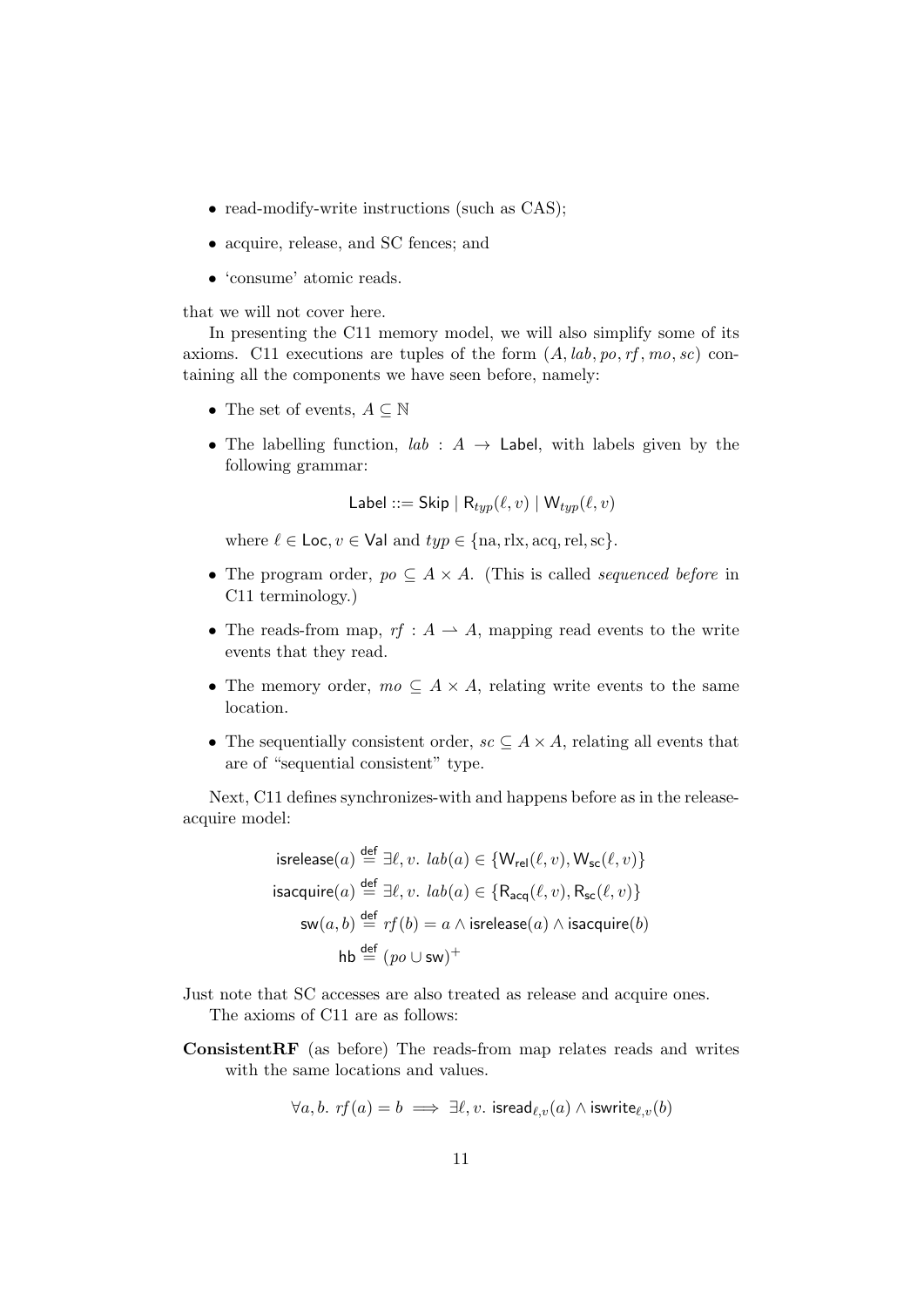ConsistentRFdom (updated) The reads-from map is defined for all initialized reads. We say that a read is initialized if there exists a write to the same location that happens before it.

 $\forall a, b, \ell$ . isread $\rho(a) \wedge$  iswrite $\rho(b) \wedge \text{hb}(b, a) \implies \exists c. \text{rf}(a) = c$ 

(In our exaples, we will generally assume that all reads are initialized, in which case the axiom can be simplified to the one in Section [1.2.](#page-2-0))

ConsistentMOord (as before) mo is an irreflexive partial order, i.e.,

 $(\nexists a. \, mo(a, a)) \land (\forall a, b, c. \, mo(a, b) \land mo(b, c) \implies mo(a, c)$ 

ConsistentMOdom (as before) The memory order relates only writes to the same location:

$$
\forall a, b. \ \textit{mo}(a, b) \implies \exists \ell. \ \textsf{iswrite}_{\ell}(a) \land \textsf{iswrite}_{\ell}(b)
$$

ConsistentMOtotal (as before) The memory order is total on writes to the same location:

 $\forall \ell, a, b$ .iswrite $_{\ell}(a) \wedge$  iswrite $_{\ell}(b) \implies \textit{mo}(a, b) \vee \textit{mo}(b, a) \vee a = b$ 

ConsistentMOhb (new, but redundant) The memory order includes happens before, when restricted to writes to the same location.

 $\forall \ell, a, b.$ hb $(a, b) \wedge$  iswrite $\ell(a) \wedge$  iswrite $\ell(b) \implies \textit{mo}(a, b)$ 

As we have mentioned in Section [1.3,](#page-2-1) this axiom is equivalent to the CoherenceWW one, and is therefore redundant.

ConsistentSCord sc is an irreflexive partial order, i.e.,

 $(\nexists a. sc(a, a)) \wedge (\forall a, b, c. sc(a, b) \wedge sc(b, c) \implies sc(a, c)$ 

ConsistentSCdom The SC order relates only SC events:

 $\forall a, b. \; sc(a, b) \implies \text{isSeqCst}(a) \land \text{isSeqCst}(b)$ 

ConsistentSCtotal The SC order is total on SC events:

 $\forall a, b$ . isSeqCst $(a) \land$  isSeqCst $(b) \implies sc(a, b) \lor sc(b, a) \lor a = b$ 

ConsistentSCmo sc contains the memory order, mo, restricted to SC events:

 $\forall a, b. \, mo(a, b) \land \text{isSeqCst}(a) \land \text{isSeqCst}(b) \implies sc(a, b)$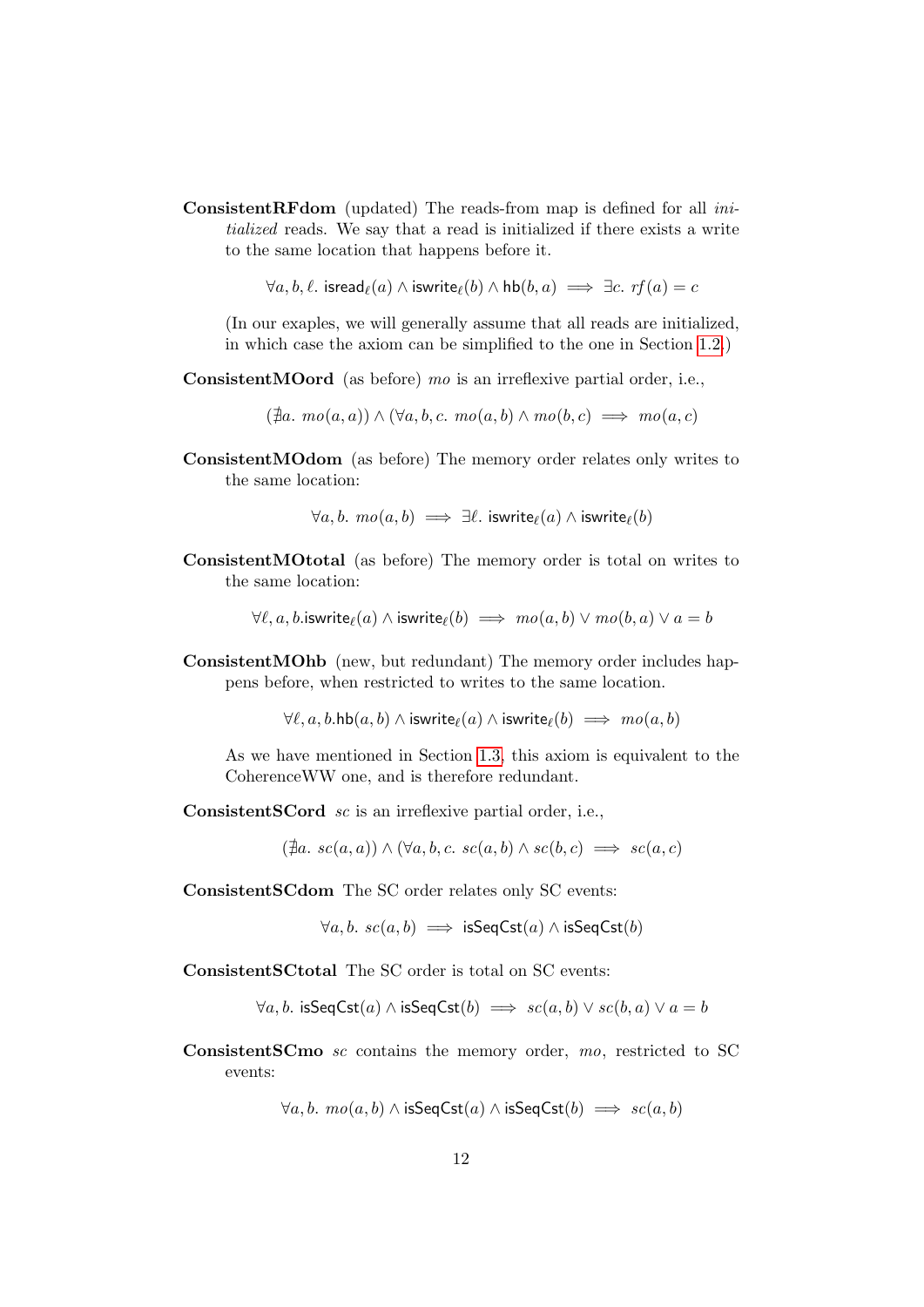ConsistentSChb sc contains the happens before order, hb, restricted to SC events:

 $\forall a, b. \; sc(a, b) \land \text{isSeqCst}(a) \land \text{isSeqCst}(b) \implies sc(a, b)$ 

ReadSC Sequential consistent reads can read from either from the immediately preceding SC write to same location in the global sc order, or from a non-SC write.

$$
\forall a, b. \text{ rf}(a) = b \land \text{isSeqCst}(a) \implies \text{isc}(b, a) \lor \neg \text{isSeqCst}(b)
$$

where

$$
\mathsf{isc}(a, b) \stackrel{\mathsf{def}}{=} sc(a, b) \land \nexists c. sc(a, c) \land sc(c, b) \land \mathsf{iswrite}_{\mathsf{loc}(b)}(c)
$$

(The standard also says that in case the SC read reads from a non-SC write, that write should not happen before the immediately preceding SC write to the same location of the read. This condition is, however, problematic. We should either say that it does not happen before any preceding SC write to the same location, or just drop the requirement completely, as done here.)

ReadNA (new) Non-atomic reads can only read from happens-before-earlier writes:

$$
\forall a, b. \text{ rf}(b) = a \land (\text{mode}(a) = \text{na} \lor \text{mode}(b) = \text{na}) \implies \text{hb}(a, b)
$$

(This axiom is also problematic, because it is the only one where hb appears in a positive position (e.g., not under a negation or at the LHS of an implication). This gives the counter-intuitive property that by adding more synchronization (that is, increasing hb), we can possibly get more consistent behaviours.)

#### CoherenceWW/RW1/RW2/WR/RR as before.

**IrreflexiveHB** Happens before is irreflexive:  $\exists x$ . hb(x, x).

As we have seen in Section [1.3,](#page-2-1) we can replace the coherence axioms and the IrreflexiveHB axiom with the following equivalent one:

$$
\mathsf{acyclic}(\mathsf{hb}|_{\ell} \cup \{(a,b) \mid rf(b) = a\} \cup \mathsf{mo} \cup \mathsf{fr}) \tagsf{Coherence}
$$

where

$$
\begin{aligned} \mathsf{fr}(a,b) & \stackrel{\mathsf{def}}{=} \exists c. \; \mathsf{rf}(a) = c \land \mathsf{mo}(c,b) \\ \mathsf{hb}\big|_{\ell} & \stackrel{\mathsf{def}}{=} \{ (a,b) \mid \mathsf{hb}(a,b) \land \mathsf{loc}(a) = \mathsf{loc}(b) = \ell \} \,. \end{aligned}
$$